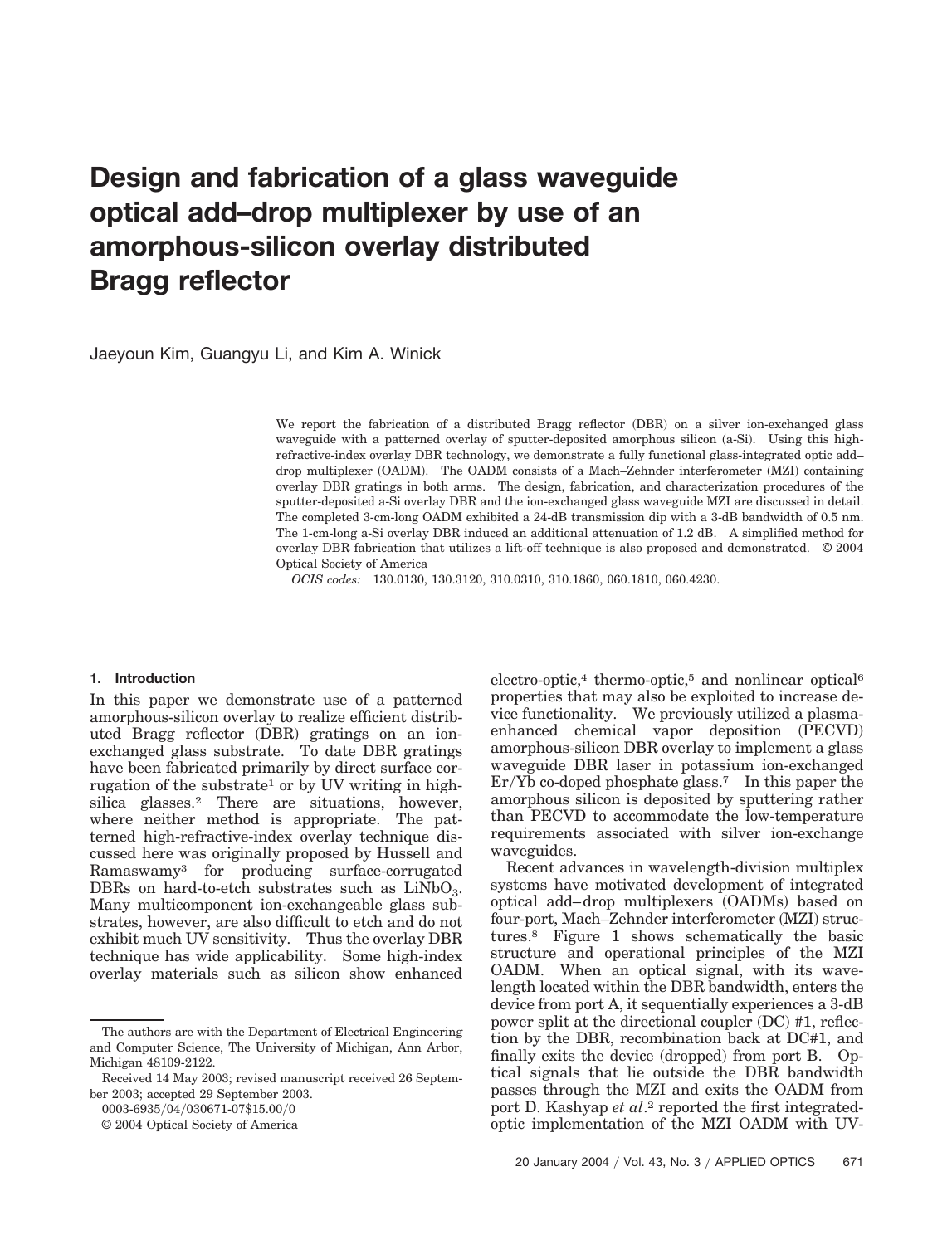

Fig. 1. Schematic view of an OADM based on the MZI structure.

written gratings on Ge-doped silica waveguides.<sup>2</sup> A number of similar four-port devices were subsequently proposed and demonstrated in both fiber and planar geometries (See, for example, Refs. 2 and 9–14). All the OADM device structures previously proposed and implemented have relied on DBR gratings fabricated by UV writing. The glass-integrated optic MZI OADM reported in this paper, however, exploits DBR technology with a sputter-deposited amorphous-silicon overlay for the first time, to our knowledge. A simplified method for overlay DBR fabrication, based on the low-temperature deposition of amorphous silicon and lift-off, is also established. The technical issues specific to the design, fabrication, trimming, and characterization of this device are studied and reported.

This paper is organized as follows. In Section 2 we present the design, fabrication, and optimization of an ion-exchanged glass waveguide MZI. We discuss details of high-index overlay DBR fabrication in Section 3. In Section 4 we report the measured performance of the MZI-OADM device. In Section 5 we present an alternative method for high-index overlay DBR fabrication. We summarize our results in Section 6.

### **2. Implementation of a Waveguide Mach–Zehnder Interferometer**

Ion-exchanged waveguides in glass substrates have been used to demonstrate a variety of passive<sup>14</sup> and active1,15 integrated optic devices. The waveguiding properties depend on the host glass and the ionexchange process. For the work reported here we utilized an  $Ag^+$ -Na<sup>+</sup> ion exchange and a silicate glass substrate. When compared with a  $K^+$ -Na<sup>+</sup> ion exchange, the  $Ag^+$ -Na<sup>+</sup> process produces a higher index contrast at shorter exchange times and lower processing temperatures.<sup>16</sup> Silicate glass substrates offer better waveguide surface quality than phosphate glasses after lithography and etching processes have been performed. Thus silicate glass is preferred for passive applications that do not require the enhanced emission and absorption cross sections that are achievable with rare-earth-doped phosphate glasses. Among the variety of possible OADM structures, we chose the MZI-type implementation for two reasons. First, this implementation does not utilize intermodal coupling, and thus design and fabrication of the device are simpler. This is especially true when a high-index overlay is involved. More important, the absolute position of the DBR along the interferometer arms does not affect device performance. Thus the MZI and DBR can be fabricated and tested separately. This separation offers significant advantages when different lithographic processes must be used to fabricate the waveguide and the DBR. In other OADM structures such a separation is not possible because of the high degree of interaction between the DC and the DBR.11

Since a waveguide MZI is basically made of two cascaded 3-dB DCs, the DC characteristics significantly affect the performance of the resultant MZI OADM.12 Each DC must have a split ratio of 50:50 in order that the passed signal appear only at the desired output port D. Any deviation from this split ratio results in leakage of the signal at port C. The length and separation between waveguides in the DC interaction region are the two main design parameters that determine the coupler's characteristics. In addition the bending loss due to the S bends of the DC is also an important factor. We used a commercially available propagation simulation program, based on the finite-difference beam propagation method FD BPM), to find a coupler interaction length and a spacing value that yields a 50:50 split ratio.17 The program was also used to estimate the radiation loss from the S bends as a function of the bend radius. To obtain the waveguide index profiles for purposes of simulation and design, we first reconstructed the profiles of planar waveguides fabricated with high concentration melts by using the inverse-WKB method. The prism-coupling method was used to obtain the required effective indices.18 For most combinations of melt concentration and exchange time the reconstruction resulted in near-Gaussian refractive-index profiles. The empirical relations between the exchange parameters (concentration, temperature, duration) and the resulting waveguide characteristics (depth and index contrast) were used to crudely predict the refractive-index profile of a weakly guiding channel waveguide fabricated with a lowconcentration  $AgNO<sub>3</sub>$  melt.

The prediction corresponded to a two-dimensional Gaussian profile with a  $1/e$  depth of 3  $\mu$ m, a  $1/e$ width of 6  $\mu$ m, and a peak index contrast at the air–glass surface of 0.03. Based on this mode profile and FD-BPM simulations, we set the S-bend radius of curvature, the waveguide separation, and the coupler interaction length of the DCs at  $5 \text{ cm}$ ,  $7.65 \mu \text{m}$ , and  $1 \text{ m}$ mm, respectively. The simulation predicted a 0.03-dB loss from each S bend. The MZI OADM was 3 cm long and had a port separation of  $310 \mu m$ , as indicated in Fig. 1. Since we lacked precise data of the waveguide index profile, it was not possible to design the MZI perfectly, or could we compare the resulting MZI performance with theory. Rather we chose to implement an approximate design and trim the device by using subsequent thermal annealing steps to achieve the desired performance (*i.e.*, a 50:50 splitting ratio for the directional couplers). The availability of accurate data of the waveguide refractive-index profile, as could be obtained with a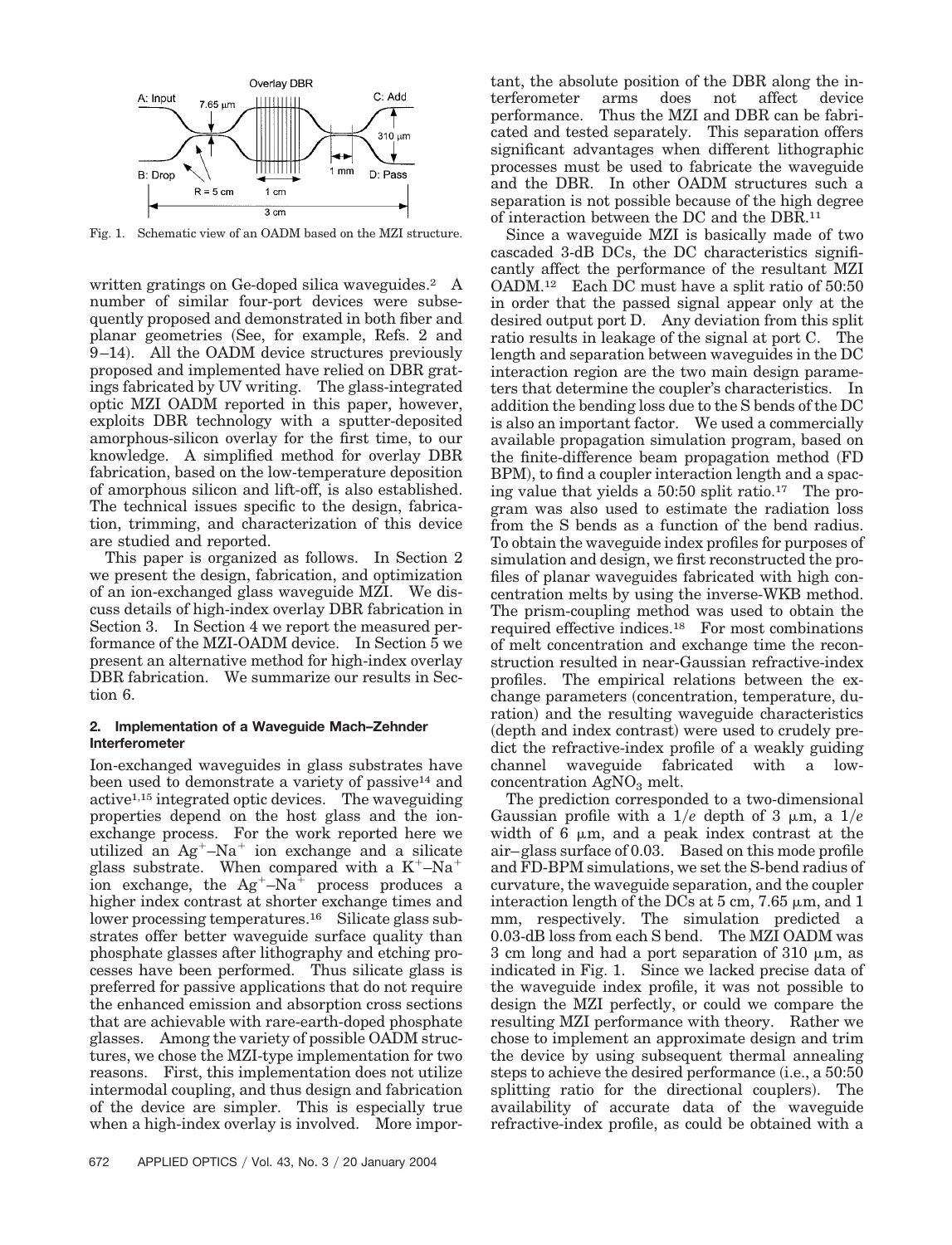refractive-near-field instrument, would improve the design step and reduce, or possibly eliminate, the need for postfabrication trimming.

Nine MZIs were fabricated on a single glass substrate by standard lithographic procedures and a Ti mask with  $3\text{-}\mu\text{m}$ -wide MZI waveguide-channel openings. The substrate was subsequently immersed in a melt consisting of 0.25 mol.%  $AgNO<sub>3</sub>$  and 99.75 mol.% NaNO<sub>3</sub> at 320 °C for 20 min. After this ionexchange step we removed the mask and diced and polished the sample. The completed MZIs were characterized for the degree of leakage at port C and total throughput. The measured power ratios of the passed signal at port D relative to the leakage at port C (i.e., the  $D/C$  power ratio) can be found in the last row of Table 1. A higher  $D/C$  ratio indicates a more balanced (i.e., closer to 50:50) operation of the DC. The total throughputs reported in Table 1 are informative only in a relative sense, because the input coupling loss and the output collection efficiency, which are hard to estimate, strongly affect these results. Furthermore input and output coupling was accomplished with bulk optics rather than by fiber pigtailing. After the ion-exchange step alone the D/C ratio was below unity, which indicated that the DCs were not well balanced. To improve DC performance, we annealed the sample for 20 min at  $320 \text{ °C}.^{19}$  As indicated in Table 1, the annealing increased the  $D/C$  ratio to nearly 20 dB. A waveguide propagation loss below  $0.4 \text{ dB/cm}$  was inferred by finesse measurements of a ring resonator with a 2-cm diameter fabricated in the same substrate with the same process parameters. Following ion exchange, annealing, and characterization steps, we proceeded to the overlay DBR fabrication.

## **3. Fabrication of an Amorphous-Silicon Overlay Distributed Bragg Reflector**

As mentioned in Section 1 the high-index overlay technique enables implementation of DBRs on hardto-etch waveguide surfaces or on substrates that are not UV photosensitive. Furthermore it is a promising technology for devices controlled by electro-optic, thermo-optic, or nonlinear optical means. The presence of the overlay serves to load the surface of the underlying waveguide, and this loading locally modifies the effective index of the mode. Thus a periodic patterning of the overlay produces a periodic modulation of the effective index of the mode that results in distributed Bragg reflection. Figure 2 illustrates schematically the structure and waveguiding characteristics of a high-index overlay–waveguide compared with those of a waveguide without an overlay. The overlay material is usually chosen to have a much higher refractive index than the effective index of the unperturbed (i.e., without overlay) waveguide mode. As indicated in Fig. 2 the presence of the high-index overlay draws the mode into the overlay material, thus enhancing its interaction with the surface corrugation. This enhancement permits fabrication of short high-reflectivity DBR structures. In general the effective indices of the fundamental TE



Fig. 2. Schematic diagram of the overlay–waveguide structure showing enhanced interaction between the overlay and the guided mode. The enhancement can improve the DBR reflectivity after a grating on the overlay is patterned.

and TM modes differ slightly, and thus the center wavelength of their corresponding drop bands also differs. Of more significance, however, is the fact that the modal interaction with a corrugated waveguide surface is much stronger for the TE than the TM modes.20 Thus the drop band of the resulting overlay DBR device is polarization sensitive, and the efficiency with which the TM mode is dropped is very low. Figure  $3(a)$  illustrates a method of fabricating a high-index overlay DBR in which the overlay material is deposited on the waveguide surface first and then lithographically patterned and subsequently etched to produce the corrugation. Figure 3(b) shows a slightly different method based on the lift-off that is described in Section 5. The OADM reported here was fabricated by using the procedure outlined in Fig.  $3(a)$ . A detailed analysis of the mode structure of the combined overlay/waveguide and corresponding design issues can be found in Refs. 7, 21, and 22. These studies demonstrate that the complex effective index of the mode, associated with



Fig. 3. Overlay DBR fabrication procedures: (a) Conventional: 1, ion exchange; 2, a-Si overlay deposition; 3, PR grating patterning; 4, pattern transfer to the overlay by RIE. (b) Lift-off: 1, ion exchange; 2, PR grating patterning; 3, a-Si deposition; 4, PR grating removal.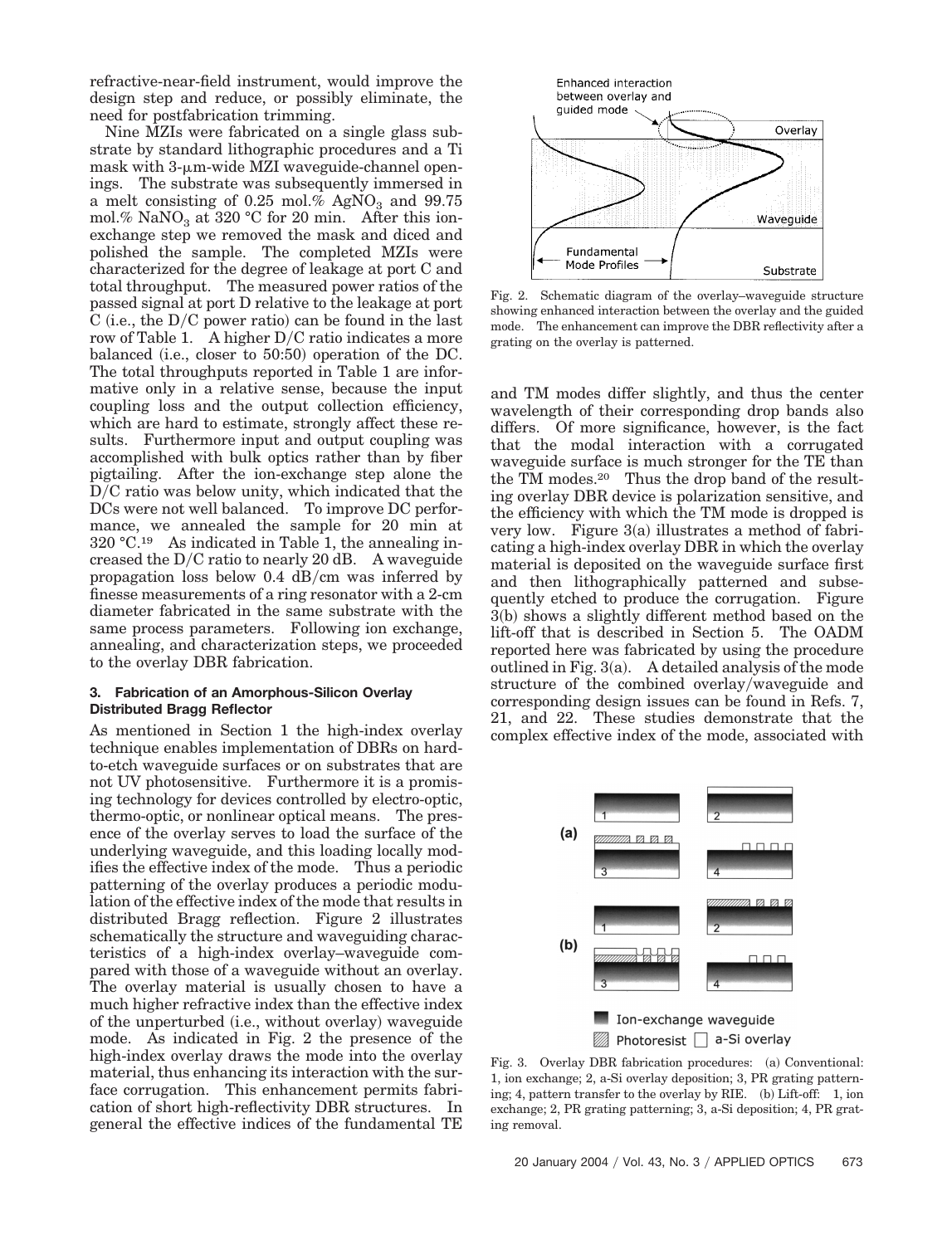**Table 1. Change in Waveguide MZI Characteristics at Each Fabrication Step**

|                                                                                        | After                  |                     |                                               |                                  |                                  |                                     |
|----------------------------------------------------------------------------------------|------------------------|---------------------|-----------------------------------------------|----------------------------------|----------------------------------|-------------------------------------|
| Characteristic Quantities                                                              | Step 1 Ion<br>Exchange | Step 2<br>Annealing | Step 3<br>Deposition 1<br>$(4.5 \text{ min})$ | Step 4<br>Deposition 2<br>(20 s) | Step 5<br>Deposition 3<br>(20 s) | Step 6<br><b>DBR</b><br>fabrication |
| Relative throughput $(\%)$<br>Overlay (or DBR) Induced loss<br>per $1 \text{ cm}$ (dB) | 8.15                   | 10.54<br>0 dB       | 9.30<br>$0.54$ dB                             | 8.60<br>$0.88$ dB                | 6.82<br>$1.89$ dB                | 7.92<br>$1.24$ dB                   |
| $D/C$ ratio                                                                            | 0.86                   | 94.81               |                                               |                                  |                                  | 112.14                              |

the combined overlay/waveguide structure, is a nonlinear function of the overlay thickness. Up to a point the DBR reflectivity increases with overlay thickness. If the overlay material exhibits optical absorption, however, the imaginary part of the mode effective index grows as well, introducing loss into the device. Furthermore, beyond a certain overlay thickness, a majority of the mode power is confined in the overlay itself rather than in the underlying waveguide structure, resulting in a useless device. Based on these observations, the thickness  $T_0$  of the overlay should be chosen to achieve a reasonable compromise between the induced propagation loss and the DBR reflectivity computed in the absence of loss.7 In the vicinity of  $T_0$  losses increase rapidly with overlay thickness. Thus the overlay thickness must be controlled to near nanometer accuracy. An iterative deposition/measurement method that can be used to achieve this level of accuracy was described in Ref. 7. The effectiveness of the technique was proven by the successful realization of an  $Er/Yb$  co-doped waveguide laser array with overlay DBRs reported in the same paper.

In our previous overlay DBR laser work the overlay material was hydrogenated amorphous silicon deposited by PECVD. In the present work we chose to use amorphous silicon (a-Si) deposited by sputtering. As described in Ref. 7 sputter-deposited a-Si exhibits a higher optical loss due to absorption from silicon dangling bonds and scattering due to the inhomogenieties in the density of the film. For Ag-exchanged waveguides, however, the deposition process temperature becomes an important factor. Since the waveguides were fabricated in less than 20 min by Ag exchange at 320 °C, their index profiles would be significantly modified during a high-temperature  $(200 -$ 300 °C) PECVD process. For this reason a-Si deposited by a low-temperature  $(\sim 80$  °C) sputtering process was chosen. We used an Enerjet sputtering machine with the chamber pressure, the argon flux, the plasma power, and the planetary rotation rate maintained at  $5 \times 10^{-6}$  Torr, 34.1 sccm, 800 W, and 20 rpm, respectively. The overlay was deposited as a 1-cm-wide strip over the MZI arms. The complex refractive index of the deposited a-Si was measured to be  $2.93 + i0.0048$  near 1550 nm with the technique described in Ref. 7.

For the OADM reported here we aimed to achieve  $>95\%$  DBR reflectivity (computed in the absence of

loss), while limiting the 1-cm-long overlay DBRinduced loss to less than 1.5 dB. In Ref. 7 we reported a detailed description of the procedure needed to determine the optimum overlay thickness by relating the overlay-induced loss and the changes in the mode effective index. Implementation of this procedure required knowledge of the complex refractive index and the waveguide's refractive-index profile. Since the exact waveguide-index profile was not known, we approximated it as a one-dimensional Gaussian profile by using the 1*e* depth specified in Section 2. The results of the one-dimensional modal analyses based on the transfer matrix method<sup>23</sup> indicated that a  $2-dB/cm$  overlay-induced loss would correspond to a 1-cm-long overlay DBR having 90– 99% reflectivity (computed in the absence of loss). Owing to our imprecise knowledge of the profile of the ion-exchanged waveguide refractive index, we set the duration of the first deposition conservatively and tried to approach the target overlay thickness with short additional depositions.

Table 1 shows the increase in overlay-induced loss computed from the measured decrease in the device throughput after successive deposition steps. Note that the third 20-s deposition step increased the overlay-induced loss by almost 1 dB, whereas the 4.5-min-long first deposition step resulted in only a 0.54-dB increase. From the data it was evident that we had entered the regime where the modal characteristics change as a function of overlay thickness very rapidly after the third deposition step.7,21,22 Thus we stopped deposition at this point. Using the calibrated deposition rate, we estimated that we had achieved an overlay thickness of  $\sim$ 25 nm. On completing the overlay deposition, we proceeded to fabricate a photoresist (PR) grating pattern and transferred this pattern into the overlay by reactive ion etching (RIE). The technical details of this procedure were the same as those reported in Ref. 7. Figure 4 is a top-view scanning electron microscope picture of an a-Si overlay DBR fabricated on an Agexchanged waveguide. The horizontal lines that appear at the waveguide edges are residue resulting from incomplete removal of the titanium mask used during the ion exchange. As indicated in Table 1 the 1-cm-long overlay DBR induced an additional loss of 1.24 dB. Note that we expect that the overlay DBRinduced loss would be one half of that of the overlay loss alone, since the duty cycle of the grating is ap-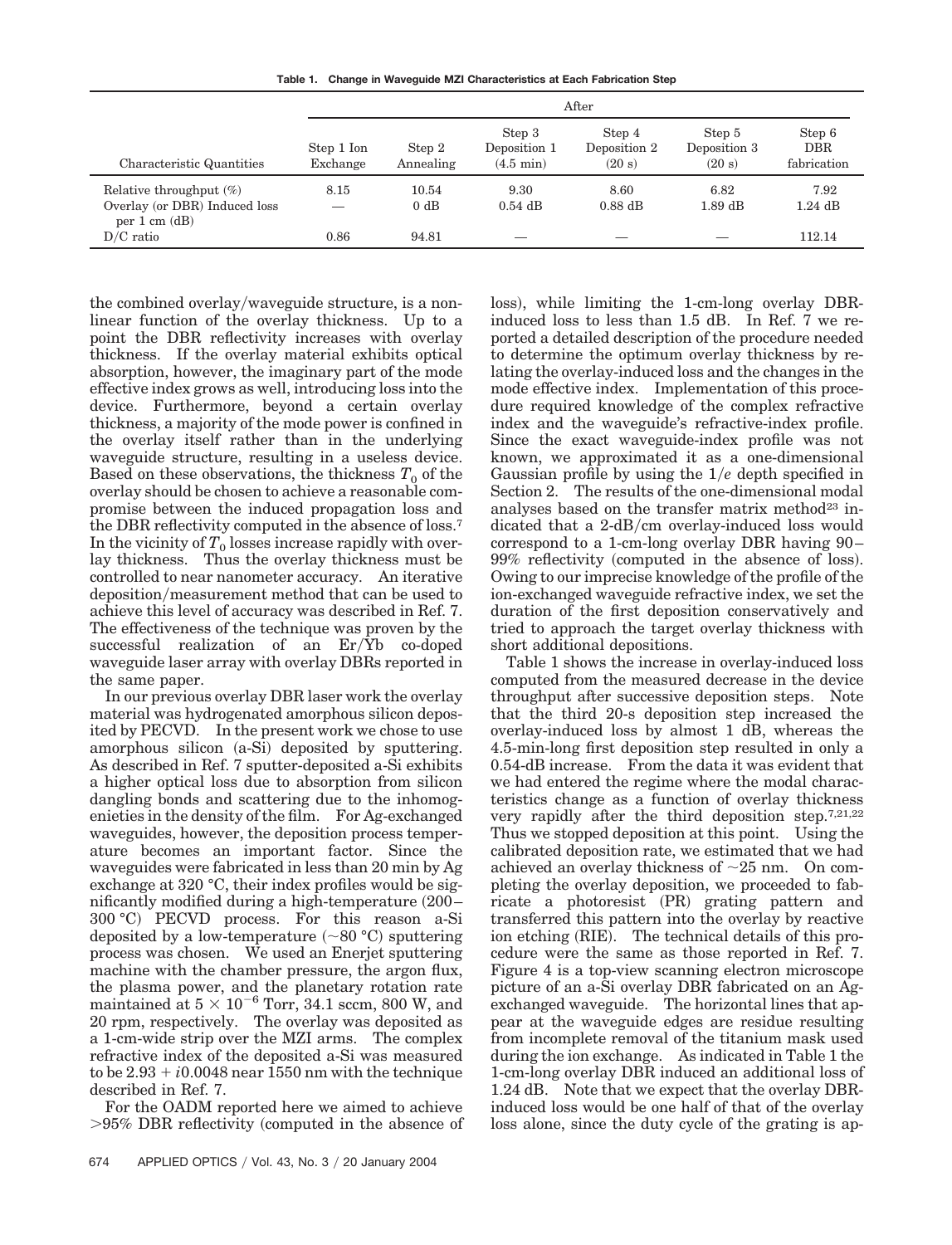

Fig. 4. Top-view SEM picture of an a-Si overlay DBR.

proximately 50%. The fact that the DBR overlay loss is higher than predicted can be attributed to scattering caused by the grating. A similar result was reported in Ref. 7. The data in Table 1 indicate that the completed device had a  $D/C$  power ratio of approximately 20 dB, which is almost the same value obtained from the MZI alone before the overlay was deposited.

### **4. Performance of the Optical Add–Drop Multiplexer**

The MZI OADM was completely characterized following the fabrication. The OADM's spectral characteristics were obtained by using TE-polarized light from the source of amplified spontaneous emission as an input to port A and subsequently by scanning the device throughput from port D with an optical spectrum analyzer (OSA). The resolution of the OSA was 0.07 nm. The scanned transmission dip due to the DBR is shown in Fig. 5. The 24-dB transmission dip had its center wavelength at 1550.11 nm with a 3-dB bandwidth of 0.5 nm. The absence of multiple dips due to higher-order modes indicated that the overlay DBR did not perturb the single-mode nature of the waveguide.

Because the transmission dip scan of the amplified spontaneous emission gives only indirect information on the dropped signal, we set up an experiment to



Fig. 5. Transmission dip of the completed MZI OADM with an overlay DBR.



Fig. 6. (a) Experimental setup for drop-efficiency measurement. (b) Measured power of dropped signal fitted to a FP reflectivity curve as a function of the incidence angle.

measure directly the power of the dropped signal. Figure  $6(a)$  shows the measurement setup. This time we used an external-cavity diode laser tuned to the DBR center wavelength as the input and a 150 m-thick microscope cover glass to redirect the dropped signal onto a detector. We minimized the Fresnel loss of the incident beam at the cover glass by setting the incidence angle close to Brewster's angle. We were still able to measure the power of the dropped signal reflected off the cover glass because the dropped signal impinges on the microscope cover glass at an angle slightly deviated from Brewster's angle as illustrated in Fig.  $6(a)$ . One source of uncertainty in estimating the drop-efficiency signal power from the reflected power is the dependence of the cover-glass reflectivity on incidence angle. Since the  $150$ - $\mu$ m-thick microscope cover glass effectively becomes a Fabry–Perot (FP) cavity when reflecting a 1550-nm beam, its reflectivity is an oscillating function of the incidence angle. We used the well-known FP reflectivity formula to calculate the TM-input reflectivity  $R_{\text{TM}}$  of a FP cavity. The plot in Fig. 6(b) shows the rapid changes of  $R_{\text{TM}}$  for a 150-µm-thick cover glass with an index of 1.51 at 1530 nm as a function of incidence angle  $\theta$ . Even after the rapid variation in  $R_{\text{TM}}$  was identified, the high sensitivity of  $R_{\text{TM}}$  to  $\theta$  still caused uncertainty due to small errors in angle measurement and alignments.

To overcome this problem, first we scanned an angular range that contained three to four maxima and minima of  $R_{\text{TM}}$  by rotating the stage upon which the cover glass was mounted. We fit these results to the theoretical FP reflectivity curve. The measurement results are marked as dots in Fig. 6(b). At around  $\theta = 43.5^{\circ}$  where the FP  $R_{TM}$  reaches the local maximum of 4.3%, we measured a drop efficiency of 8.2%. The measured drop efficiency, when compared with the 7.92% throughput value in the last column of Table 1, indicated that the insertion loss from port A to  $D$  (pass mode) was nearly equal to that from port  $A$ to B (drop mode). Note that bulk optics were used to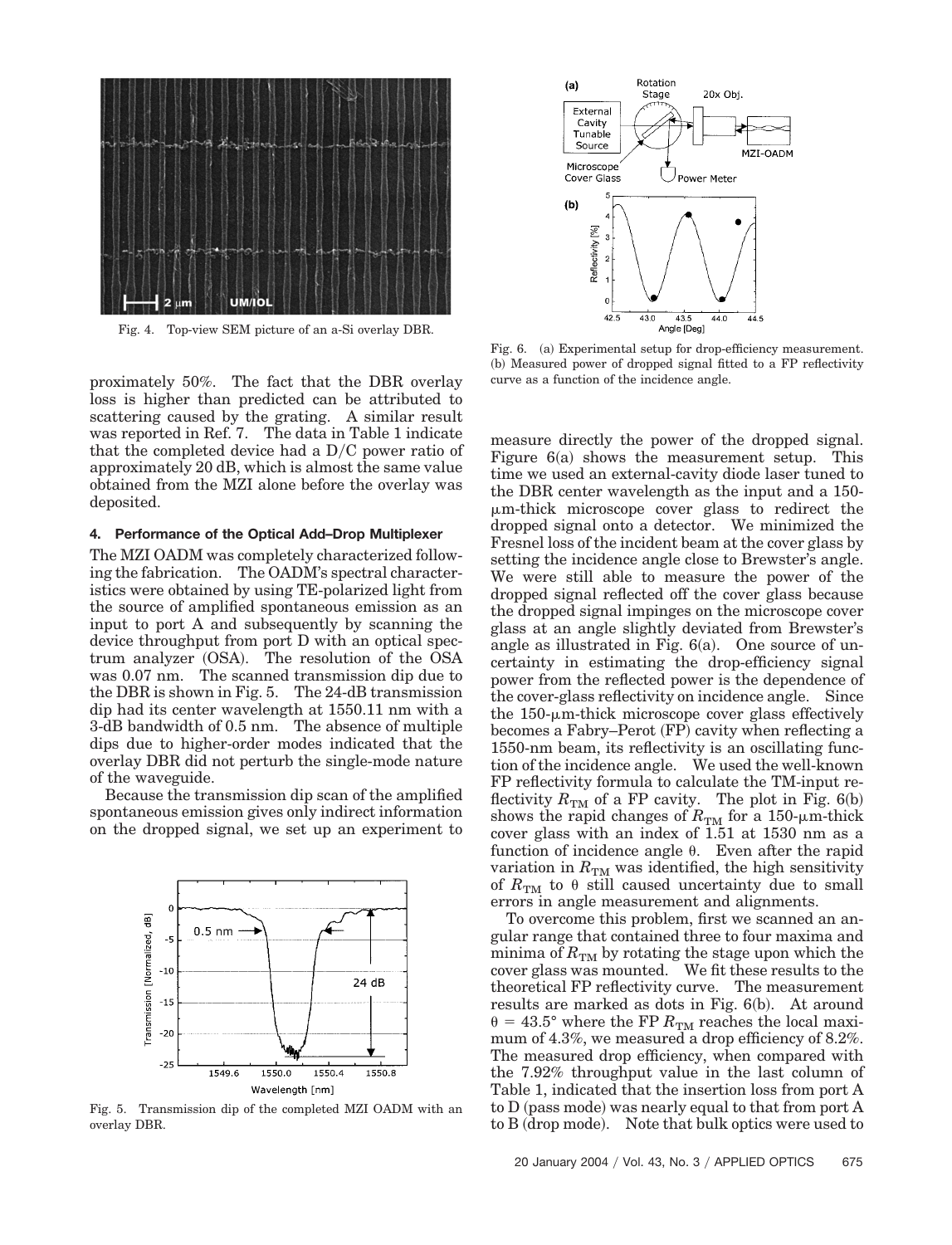couple into and out of the device, and thus the throughput values reported in Table 1 are not representative of the values that would be achieved with fiber-to-device coupling.

Comparisons with other MZI OADMs are useful for assessing device performance. In Refs. 2 and 13 two such devices are reported. In Ref. 2 Kashyap *et al*. fabricated a UV-written MZI OADM in a photosensitive Ge-doped planar silica substrate. After the UV-trimming process the completed device exhibited a 3-dB transmission dip 15 dB deep, 1 nm wide from a 2-mm-long grating. The  $D/C$  ratio was approximately 3.7%, and the fiber-to-fiber insertion loss was 1.35 dB. In Ref. 13 a device is reported with a similar structure and fabrication method. The resultant device after UV trimming showed a 3-dB transmission dip 36 dB deep, 1.1 nm wide from a 3.8-mm-long grating. The length of the device was 25 mm, the fiber-to-fiber insertion loss was approximately 1 dB, and the  $D/C$  ratio was approximately 10%. Compared with these results, our device exhibited a generally higher insertion loss (i.e., 2.5 dB) excluding input/output coupling), a better  $D/C$  ratio, and comparable transmission dip characteristics.

MZI OADMs fabricated by direct UV exposure often require trimming the interferometer to compensate for nonidentical UV-induced gratings in the two arms.12 The overlay DBR grating technique appears to be more robust in this regard, since it is easier to make the gratings in the two arms identical. The overlay DBR suffers, however, from the serious problem of polarization sensitivity, but an overlay DBR may be the only option when other considerations require use of a non-UV-photosensitive substrate.

## **5. Overlay Distributed Bragg Reflector Fabrication by Lift-off**

When the overlay material can be deposited at low temperatures, as is the case for the sputter-deposited a-Si, it is possible to fabricate the overlay DBR by a lift-off technique. This lift-off fabrication procedure is illustrated in Fig.  $3(b)$ . By directly using the PR grating as the lift-off mask, we were able to eliminate the RIE pattern transfer step. This lift-off technique cannot be used for materials deposited by PECVD due to outgassing from the PR at high temperatures.

As the first step we made a PR grating on a  $K^+$ –  $Na<sup>+</sup>$  ion-exchanged waveguide by using the same procedure described in Section 3. Since the PR grating functioned as the mask for lift-off in this work, special attention was paid to the duration of the postbake step and the safe lift-off of the PR grating after the overlay deposition. In our experience 10 min of postbake at 130 °C hardened the PR grating sufficiently to allow it to withstand bombardment of sputtered a-Si in the conditions specified in Section 3. After the postbake we proceeded to a-Si sputtering. Although the sputtering-process parameters were the same as reported in Section 3, it was difficult to



Fig. 7. Transmission dip of an a-Si overlay DBR fabricated by the lift-off technique.

estimate the deposition thickness because of the presence of the 150-nm-thick PR grating.

Since the iterative technique of deposition followed by a throughput measurement was not applicable to this structure, we had to make several DBRs with different deposition times to obtain a satisfactory DBR response. Before characterizing the device, we removed the PR grating by placing the sample for 30 min in a cold acetone bath followed by scrubbing it with acetone-drenched cotton swaps. We avoided the use of a hot acetone bath so as not to remove the sputtered a-Si itself. With an 8.5-min long deposition we obtained a spectral response comparable with that reported in Section 4. Figure 7 shows an OSA scan of the transmission dip obtained from a throughput measurement. The 15-dB dip had a 3-dB bandwidth of 0.23 nm. The overlay DBR-induced loss was measured to be  $1.15$  dB/cm and was approximately the same as that reported in Section 4. The lift-off technique is simple and fast and thus may prove useful for fast prototyping of overlay DBR waveguide devices.

## **6. Conclusions**

In summary, we report the fabrication of a distributed Bragg reflector (DBR) on an ion-exchanged glass waveguide by using a patterned overlay of sputterdeposited amorphous silicon (a-Si). Using a high refractive-index overlay DBR, we have demonstrated a fully functional glass-integrated optic add–drop multiplexer (OADM), thus illustrating the applicability of the overlay grating technology for hard-to-etch or non-UV-photosensitive substrates. The 3-cmlong OADM consisted of a Mach–Zehnder interferometer containing overlay DBR gratings in both arms. The MZI was fabricated in a silicate glass substrate by a low-concentration silver ion exchange. We successfully utilized thermal annealing to trim the directional couplers in the MZI, obtaining the desired 50:50 split ratio. The completed glass waveguide MZI had a propagation loss of less than  $0.4 \text{ dB/cm}$ . We implemented the DBR by patterning and etching a 25-nm-thick a-Si overlay sputter deposited on the top of the waveguide MZI. An iterative deposition technique played an essential role in finding and achieving an appropriate overlay thickness. The